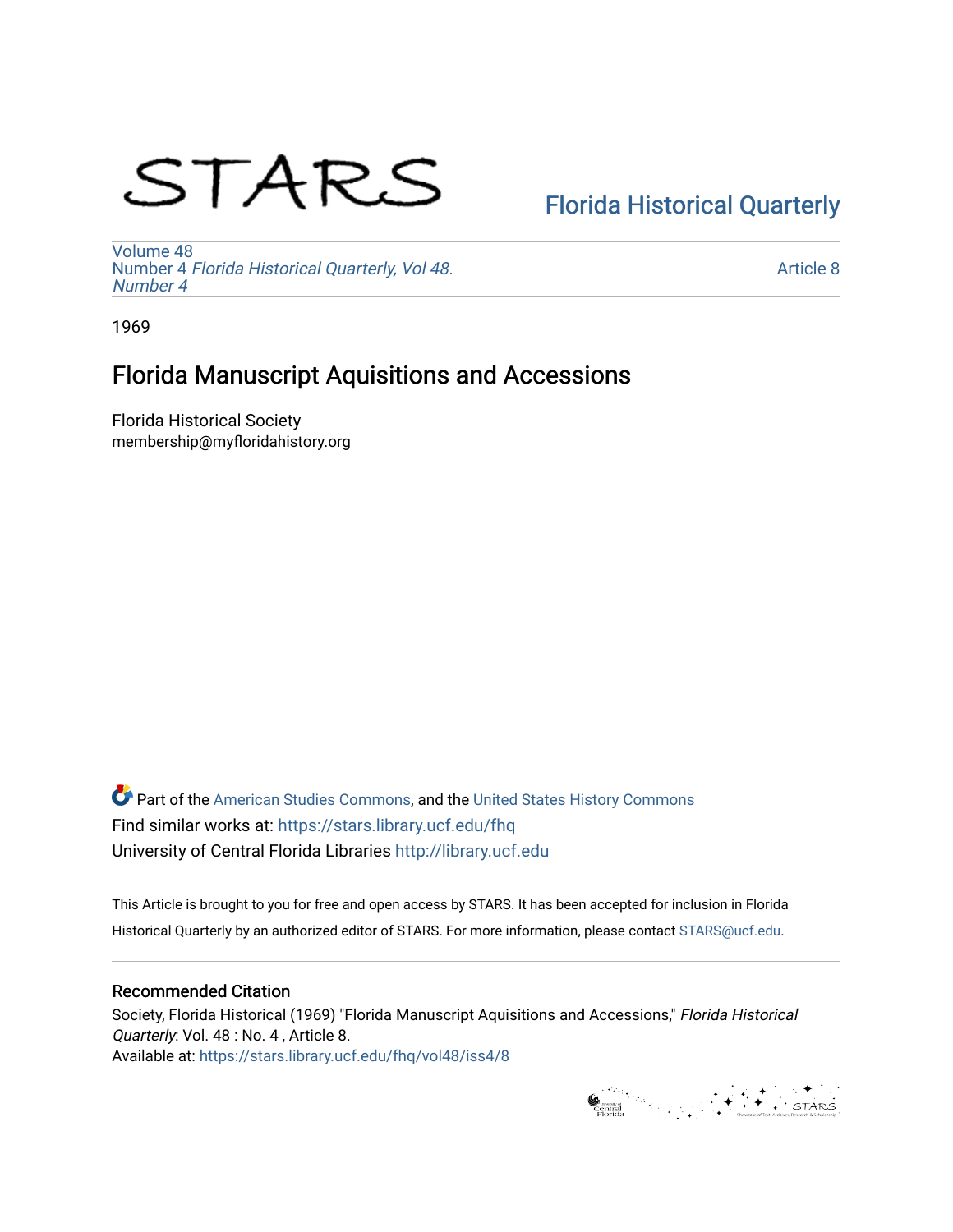#### MANUSCRIPT ACQUISITIONS AND ACCESSIONS

*Florida State University, Robert L. Strozier Library*

*John Hollingsworth, Sr., Papers* (Mt. Vernon Plantation, Jefferson County, 1768-1887). The papers of John Hollingsworth, Sr. (plantation and land owner) consist of genealogical data of the Hollingsworth and Oliphant families, tax receipts, paid bills, production lists of slaves, account sales for cotton, bills for weighing cotton, doctor bills for visits to and service rendered to the family and to Negro slaves, account sales, railroad bills of lading, express receipts, promissory notes, lists of sale of slaves, executor's papers pertaining to distribution of property, slaves, livestock, farm implements, household furniture, land. 563 pieces.

*Jones Family Papers* (Washington County, 1893-1961). Papers of the Reverend T. C. (Charles) Jones, Episcopal minister, and his son W. W. (Walter) Jones, who owned and edited the *Chipley Banner.* Contains family and business correspondence, holograph sermons, notes, essays, poems, business papers, tax receipts, legal papers, bank notes, lodge papers, newspaper clippings, memorials, and family pictures. 623 pieces.

*Glenn Terrell Papers* (Tallahassee, 1905-1967). As professor, lawyer, representative, state senator, justice and chief justice of the Florida Supreme Court, Judge Terrell's papers are numerous. Among them are his opinions and *per curiams,* speeches, documents and papers pertaining to the Florida Bar, campaign literature, personal papers and correspondence, photographs, scrapbooks, resolutions, and memorials. 7,671 pieces.

*R. G. Shaw Papers* (1851-1884). Letters, deeds, executor's papers, sales contracts, mortgages, correspondence pertaining to dealings in Florida land, and tax papers. Pertains chiefly to the affairs of Joseph Finegan. There are also seventeen Civil War letters (1861-1864) written by two brothers, Roderick Gaspero and James Kirkpatrick Shaw from various locations in Kentucky, Tennessee, and Georgia to their sister, Mrs. Jesse Shaw Smith, Quincy, Florida. Seventy pieces.

[ 415 ]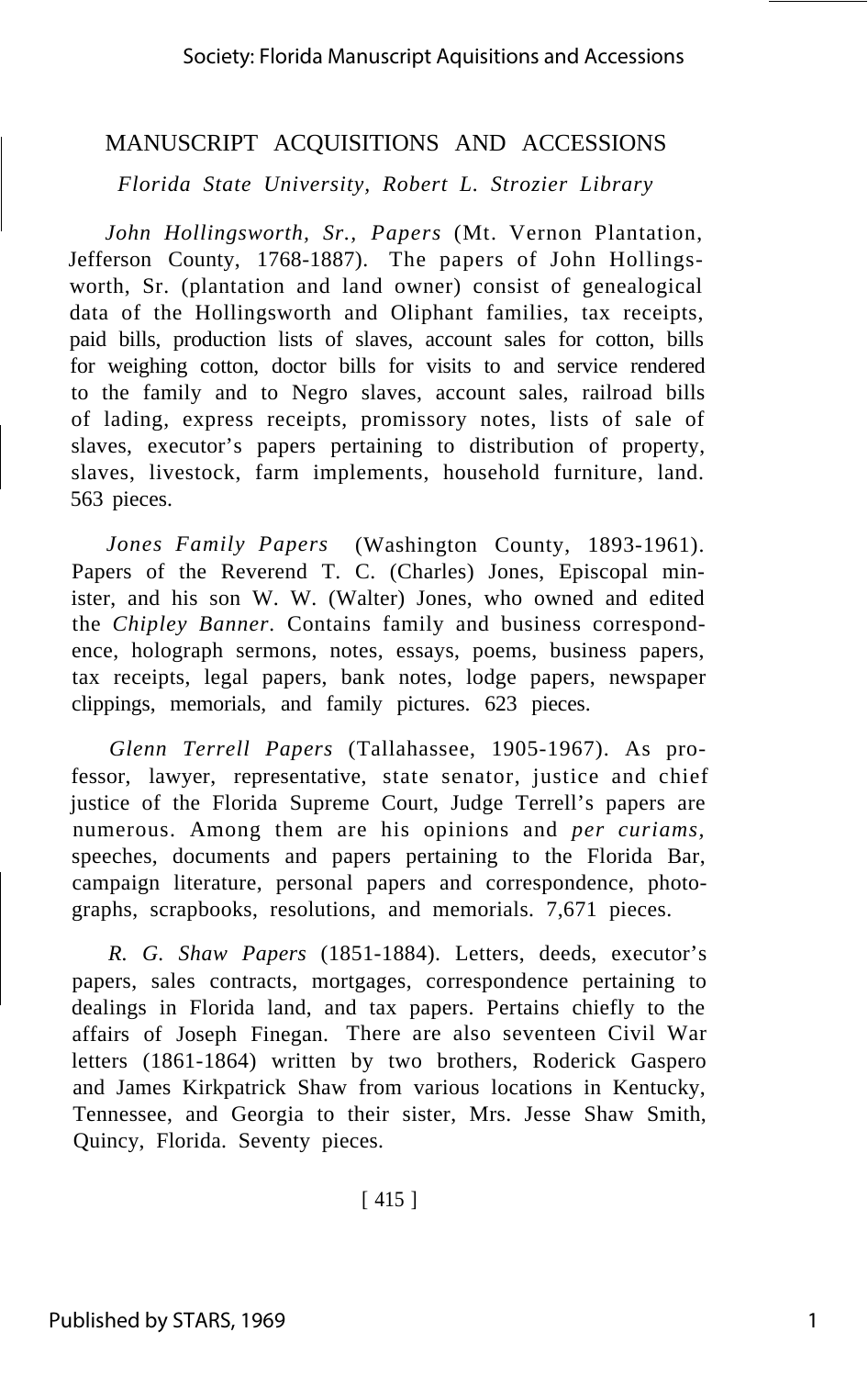416 FLORIDA HISTORICAL QUARTERLY

*Monroe County (Key West) Public Library*

"Fort Jefferson, U. S. Army Hospital, Department of Register, Dry Tortugas, Florida," (1862-1865). One volume.

*Letter Books of Tift Company,* 1857-1859, 1859-1861, 1868- 1869. Three volumes.

*W. A. Whitehead Manuscripts:* "Childhood and Youth" (original manuscript with clipping and transcript copy); "Memorandums of Peregrinations by Land & Water, Recorded for my Own Amusement," Vol. 2, July 1830-1832. (zerox of original manuscript).

*W.P.A.-F.E.R.A. Clipping service scrap books, Monroe County:* 6 vols. July 1934-August 1936.

*Sanborn Insurance Maps of Key West:* 5 sets, 1889-1926). Photostat copies.

*Bahamas Government Records:* Official Records of Registrar Generals Office (pre-1850). Microfilm, 120 rolls.

*Bahamas Newspapers:* Various Nassau Newspapers (1784- 1860). Microfilf, twenty-five rolls.

*Miscellaneous Key West Letters:* Twenty-one personal letters (1834-1888), written from and to persons in Key West.

*Historic American Buildings Survey-Key West, Florida:* Photographs, architectural drawings, and historic write-ups of various Key West buildings.

#### *Rollins College, Mills Memorial Library*

*Achilles Murat Letter* 1827, (facsimile copy of original in Florida State Library). The *Murat Collection* was presented to the Mills Memorial Library in 1948 by Dr. A. J. Hanna. It consists of materials gathered by Dr. Hanna in the preparation of his book, *A Prince In Their Midst.* The collection is available for use by arrangement.

#### *University of South Florida Library*

*Governor LeRoy Collins Papers:* Additional correspondence covering the years 1961-1968 have been added to the collection. They include material relating to Governor Collins' presidency of the National Association of Broadcasters, and his service as Director of Community Relations and as United States Under-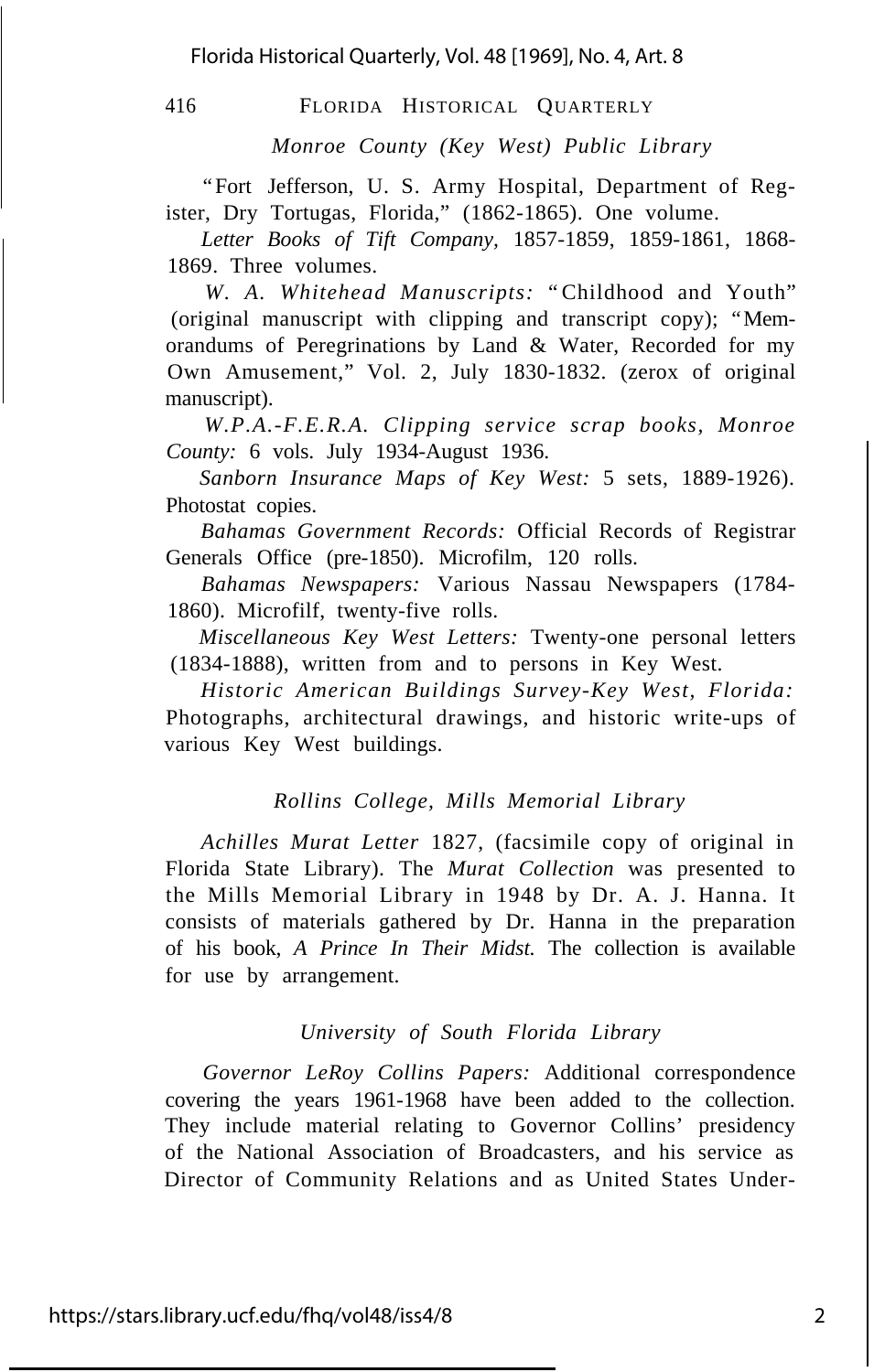#### MANUSCRIPT ACQUISITIONS AND ACCESSIONS 417

secretary of Commerce, and campaign material and correspondence pertaining to his 1968 senatorial race. There are also some film strips and tapes. The LeRoy Collins Collection is being catalogued. It can be used by special permission.

#### *University of West Florida, John C. Pace Library*

*Cooper Papers* (Holt, Florida, 1927-1931): Account books and prison camp roster. Restricted use. Twenty pieces.

*Collier Family Papers* (Pensacola, 1910-1957): General correspondence relating to the Daughters of the American Revolution and other local organizations. 384 pieces.

*Rosasco Papers,* group two (Pensacola, 1937-1961): Correspondence and business papers, with emphasis on the port of Pensacola. 530 pieces.

*Larkin Cleveland Papers* (DeFuniak Springs and Pensacola, 1914-1953): Notebooks and clippings, with over 900 issues of the *DeFuniak Herald,* 1914-1939. 926 pieces.

*Kell Papers,* group two and three (Cantonment and Pensacola, 1822-1925): Correspondence and family papers of the Tapiola, McVoy, and McSween families. 479 pieces.

*L. Odell Griffith:* Original manuscript and proofs of his Florida novel, *Seed in the Wind.*

*Pensacola theatrical programs* (1898-1930): Three volumes, copies of the originals in the possession of Mrs. D. B. Smith of Pensacola.

*Bickford-Jones Memorial Library Papers* (Ferry Pass, Florida, 1932-1940): Sixty pieces.

*Ebenezer Baptist Church, formerly Holmes Valley Church* (Washington County, 1846-1956): Copy of the original church record and minute book.

#### *University of Florida, P. K. Yonge Library of Florida History*

*Wells Sawyer Papers* (1896): Wells Sawyer was the artist and photographer for the Pepper-Hearst archaeological expedition on the Gulf coast of Florida. Included are the complete set of negative photographs of artifacts discovered and Sawyer's personal field-note records. Given by Helen Sawyer Farnsworth. One manuscript box.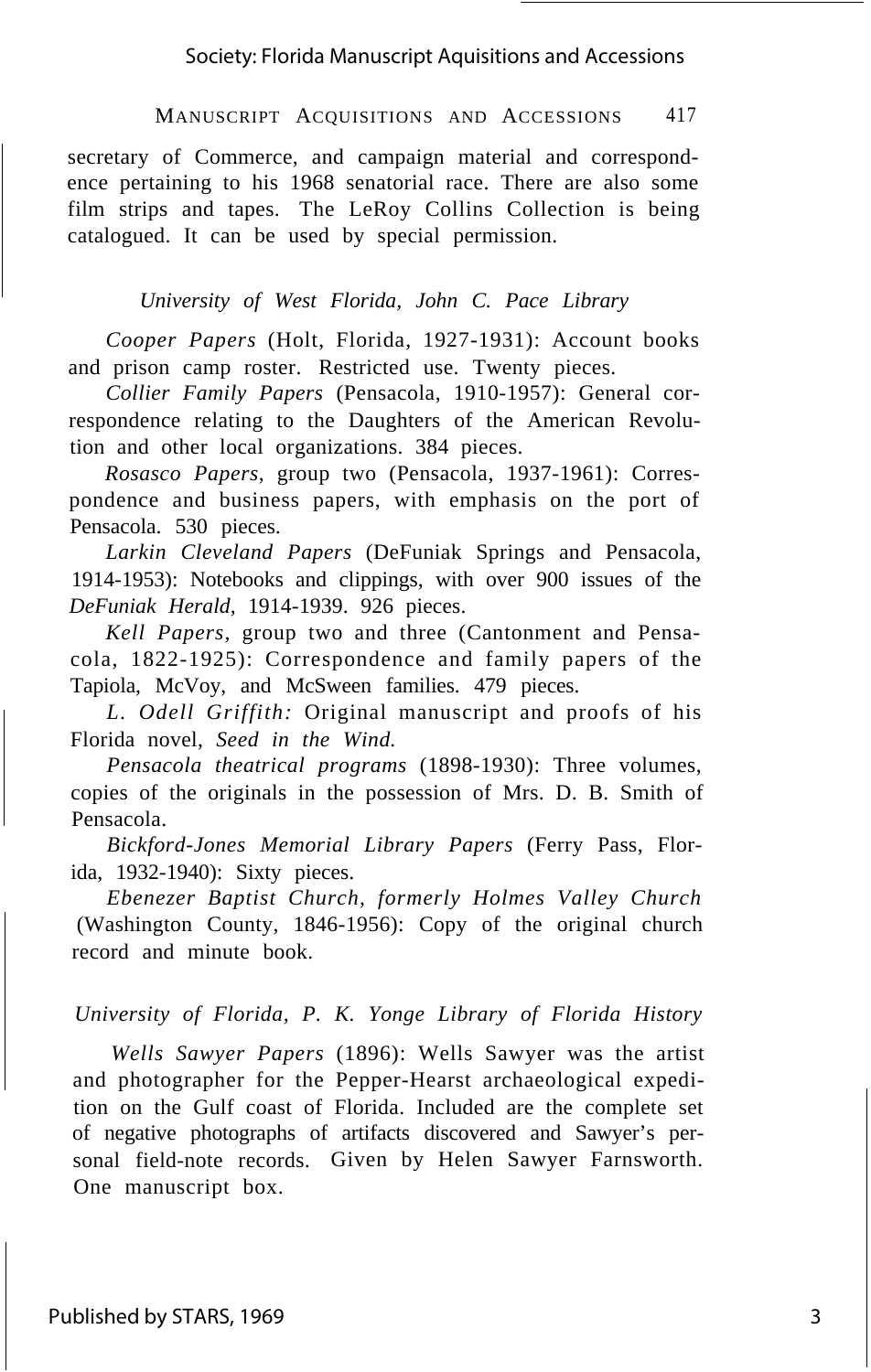Florida Historical Quarterly, Vol. 48 [1969], No. 4, Art. 8

418 FLORIDA HISTORICAL QUARTERLY

*Ernest R. Graham Papers* (1937-1945): Collection covers his campaign for the governorship in 1944, a variety of Florida legislative and political matters, the Cross-Florida Barge Canal, and his business activities as a dairyman in South Florida. Letters, speeches, newspaper clippings, pictures, documents, and campaign literature. Fifty manuscripts boxes, four notebooks, and a scrapbook.

*Elizabeth Austin Collection:* Consists of newspaper clippings and typescripts of her articles which appeared in the *Wild Adventure series* of the *Florida Times-Union,* September 3, 1961- October 23, 1966.

*Sir Guy Carleton Dorchester Papers,* 1747-1783. British Headquarter manuscripts of the American Revolution. Includes calendar published by British Historical Manuscripts Commission. 10,434 items; thirty reels of microfilm from the positive photostats in Colonial Williamsburg.

*East Florida Papers* (1783-1821): The 65,000 documents include ecclesiastical papers; correspondence between the captains general of Cuba and the governors of Florida; correspondence of the governors of Florida with the Department of the Indies, departments of state, war, grace, and justice. Spanish exchequer; correspondence with ministers and consuls of the United States; relations with the trading house of Panton, Leslie and Company, and relations with the Indians. Ninety additional subdivisions of correspondence and records are represented. There is an analytical index of the *Papers* prepared by Howard F. Cline and an inventory list by Dr. Michael V. Gannon. 175 rolls of microfilm.

*General Sir Frederick Haldimand Papers:* Correspondence with the governors of provinces (1765-1774); letterbook on affairs in Florida (1768-1770); letters and accounts relating to ordnance affairs at Pensacola (1764-1773); accounts of Pensacola (1767-1773); regimental returns military accounts, etc., relating to Florida (1760-1774). Includes calendars of correspondence with General Gage, Brigadier General Taylor, and the provincial governors. Two reels microfilm.